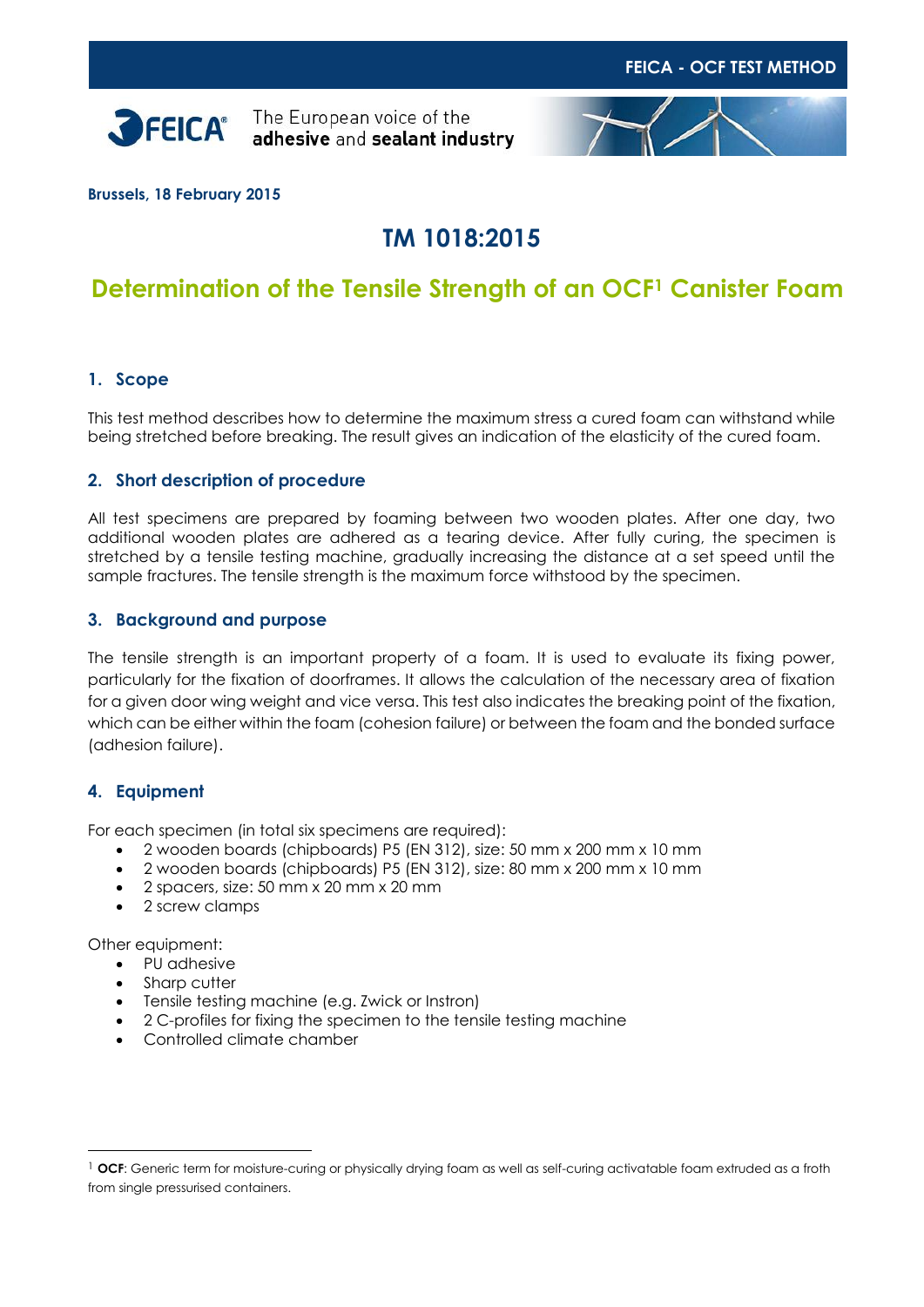### **5. Procedure**

#### **5.1 Preparation**

Bring the test canister and the chipboards to the test temperature (23°C/50% r.h.) for at least 24 hours.

#### **5.2 Experimental procedure**

- a) Attach the spacers between the two smaller panels and fix them with screw clamps. The cavity in the assembled joint should measure 50 mm x 160 mm x 20 mm.
- b) Prepare a minimum of six joints.
- c) Moisten three of the six joints. The clamped boards are immersed in water for 20 sec., taken out and stored horizontally for two minutes, until excess water has dripped off. The foaming must start within the next 30 sec.
- d) Shake the canister vigorously 20 times.
- e) Discard the first  $30 q 50 q$  of foam.
- f) Fill the joint in a horizontal direction to allow the foam to expand freely on both sides.
- g) Fill approximately 60% of the joint if using straw dispensing or 100% of the joint if using gun dispensing.
- h) Allow the foam to cure for 24 hours at 23°C/50% r.h.
- i) Cut off excess foam after 24 hours.
- j) Remove the screw clamps and adhere the two larger wooden boards to the specimen protruding 1.5 cm per side.
- k) Immediately fix the screw clamps again.
- l) After six days remove the screw clamps and spacers (samples are to be stored at 23°C/50%r.h.) and start the measurement. The machine gets the starting point as soon as it gets contact with the material.







#### **5.3 Testing**

The specimen is fitted into the C-profiles of the tensile testing machine. Apply an initial tension (preload) of 5N. The velocity of the tensile machine is 5 mm/min. Stretch the specimen until it breaks.

#### **6. Evaluation**

Take the mean value of the measurements; report whether the specimen was moisturised or not.

Report the maximum tensile force in kPa. Report the elongation at break in %, taking into account the starting value.